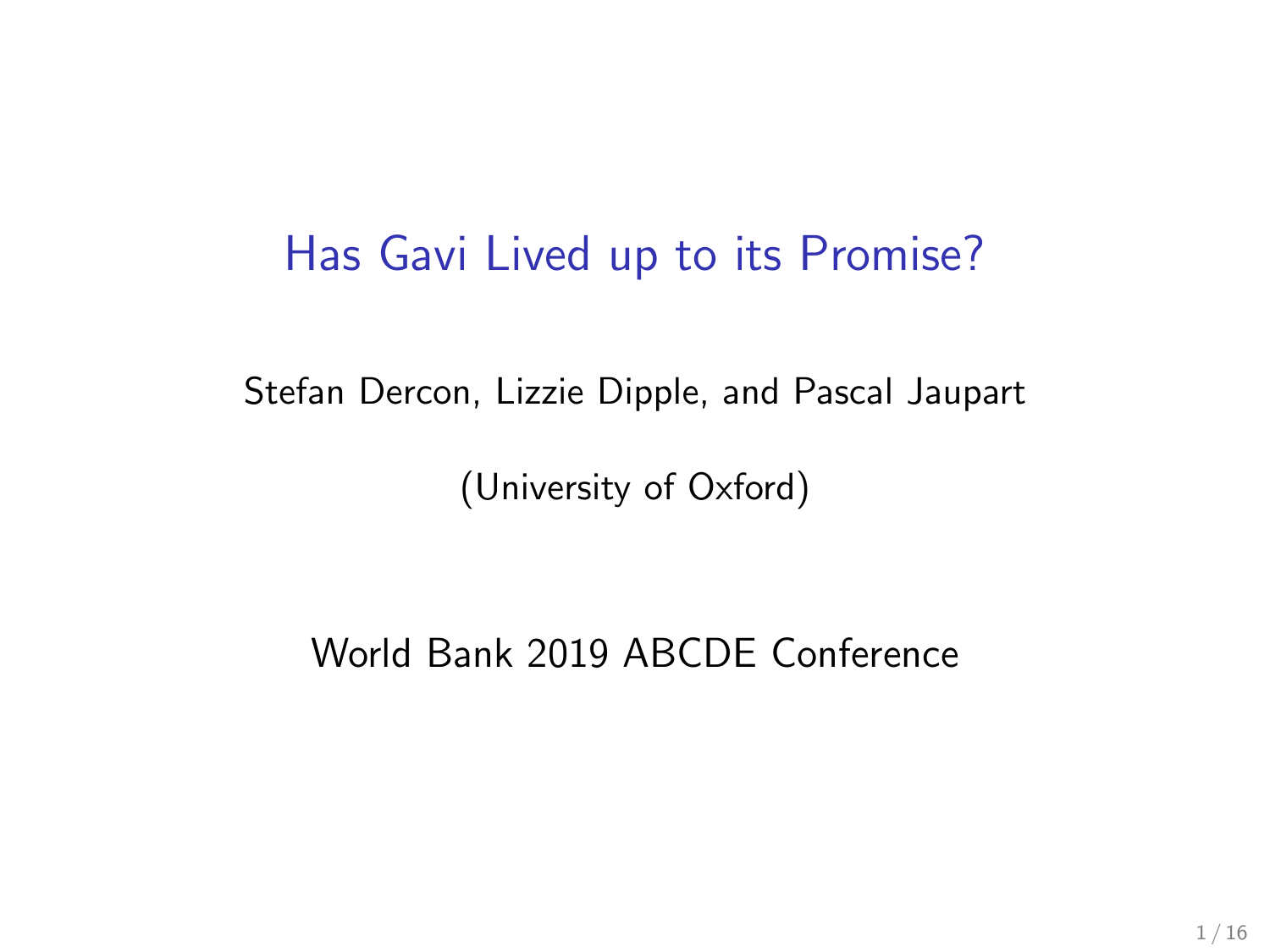## What is Gavi?

- $\blacktriangleright$  The Global Vaccine Alliance.
- Global public-private partnership
- Founded in 2000
- Financed by donor governments and private foundations
- Aim to supply new and underused vaccines to developing countries
- Eligibility based on GNI per capita
- $-$  It has worked with  $70+$  countries since its creation
- $\triangleright$  Specialization of global ODA, particularly in health.
- $\blacktriangleright$  Two vertical health funds Gavi and Global Fund.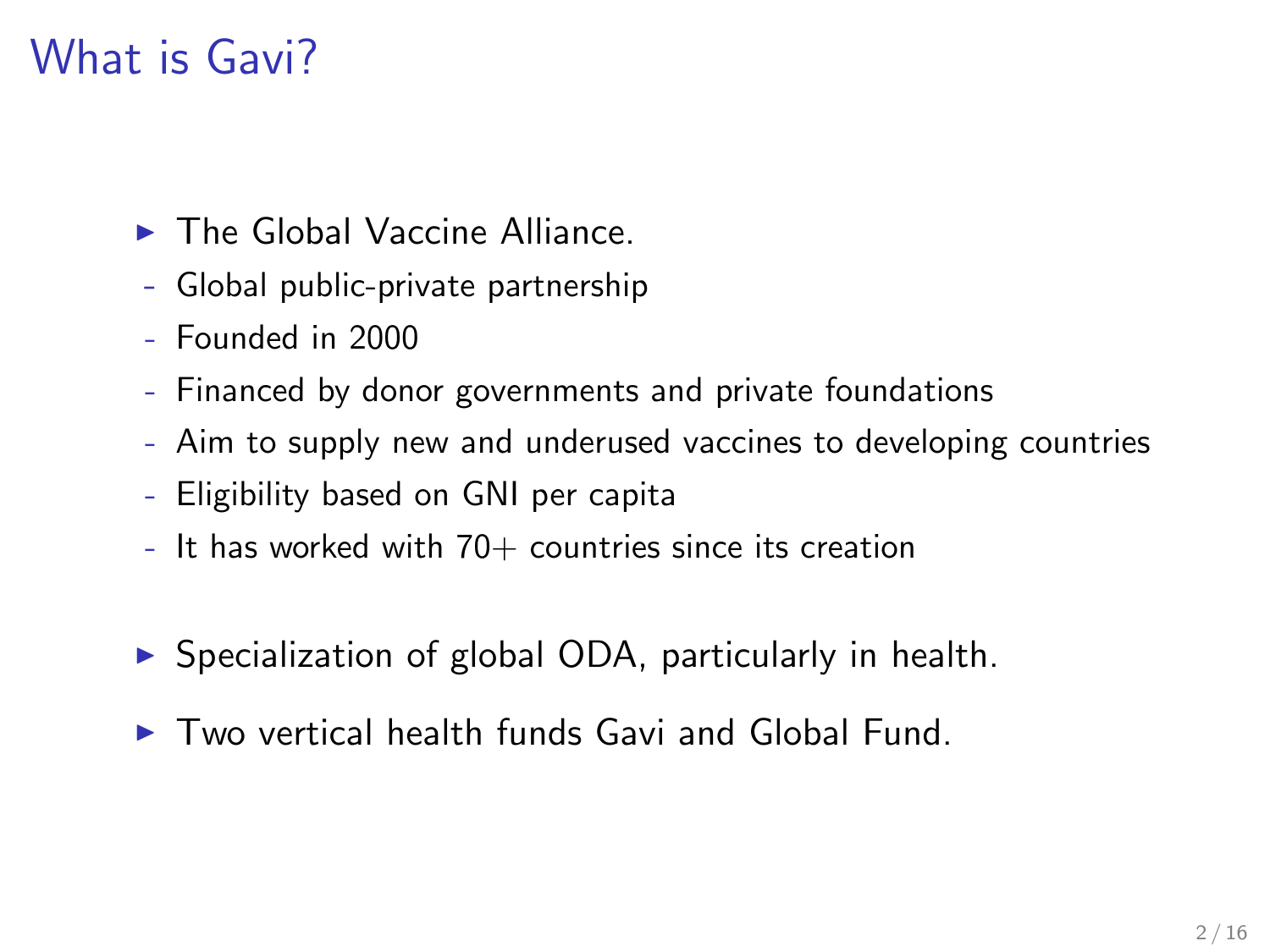# Scale of operations



Figure 1: Annual disbursements (2000-2015)

- $\blacktriangleright$  In 2015 Gavi's disbursements:
- totalled US\$ 1.5bn
- accounted for 19.5% of multilateral ODA for health
- and 11.1 % of total ODA for health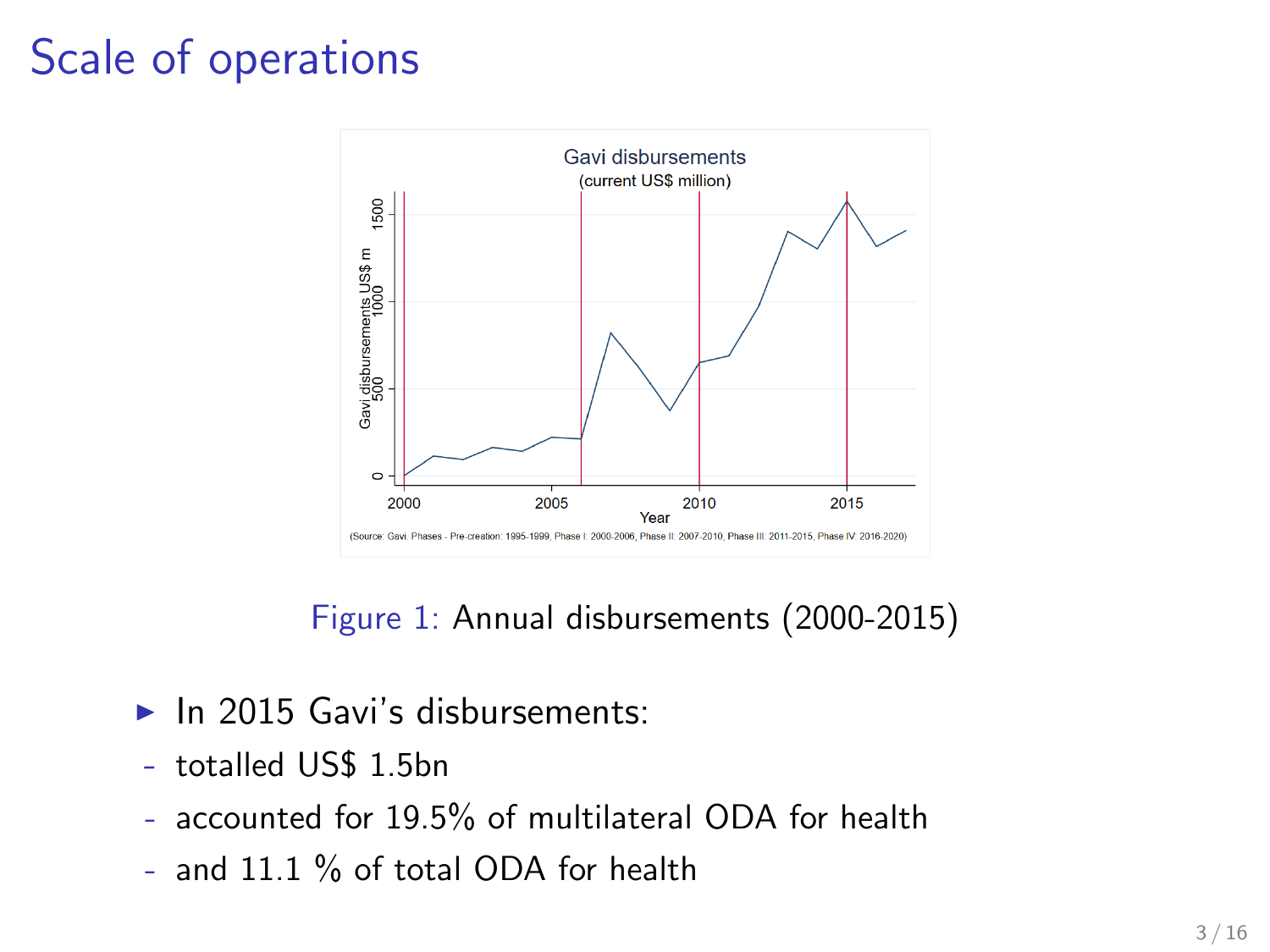## Research question

 $\triangleright$  Did the creation of Gavi improve immunization and health outcomes in eligible countries?

- $\blacktriangleright$  Large sums invested in the institution.
- $\triangleright$  Gavi could have also crowded out domestic health spending.
- $\blacktriangleright$  Need of a counterfactual.
- $\blacktriangleright$  Effectiveness of multilateral verticalization.
- $\triangleright$  Vaccination matters for health and productivity in short run, human capital accumulation and growth in long run.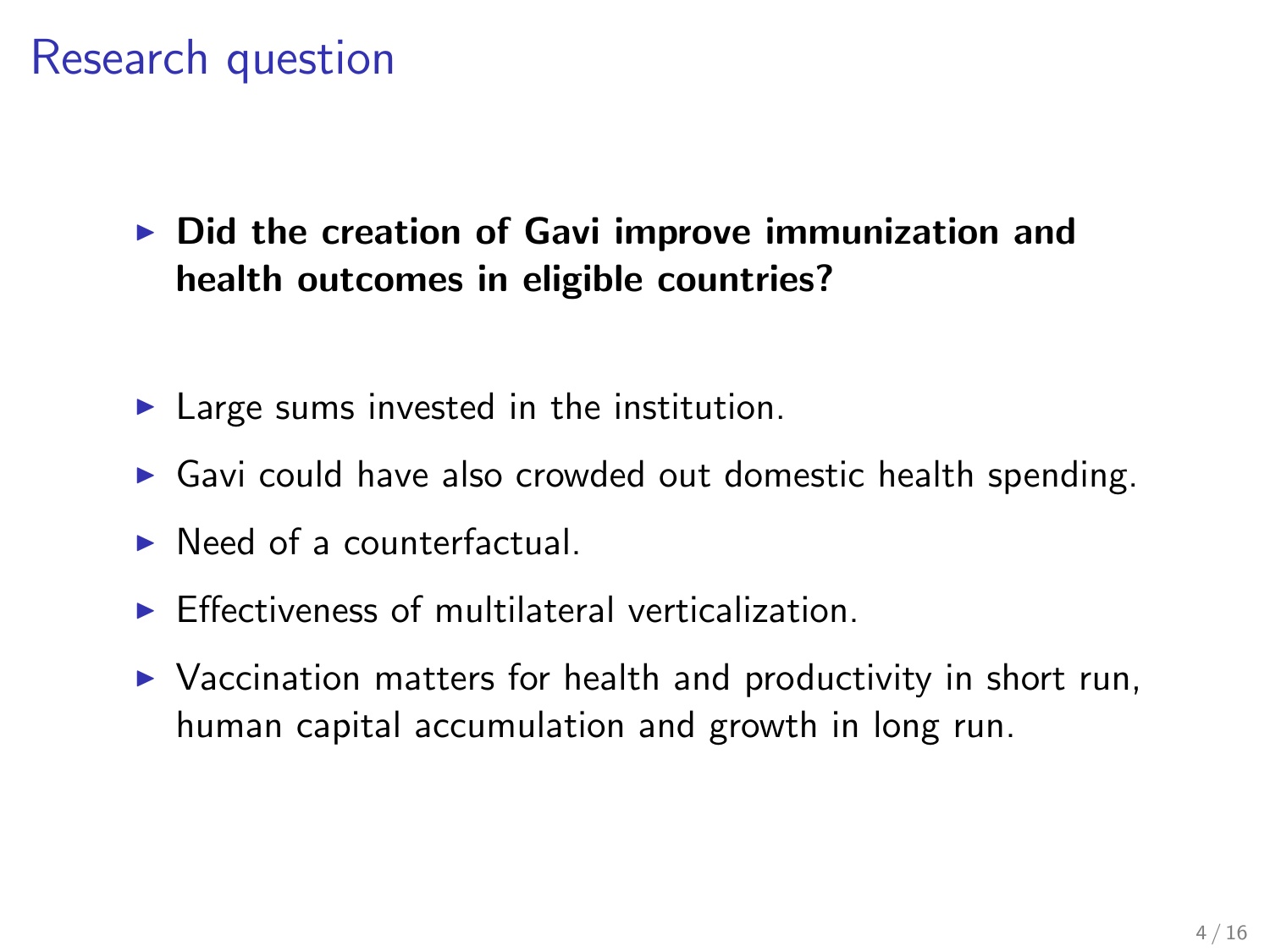## Preview of main results

▶ Analysis based on a difference-in-differences model and country panel data.

- $\triangleright$  Gavi did improve immunization coverage:
- 12.0 percentage points increase for DPT (up 17%)
- 8.8 percentage points increase for measles (up 12%)
- $\blacktriangleright$  Child mortality also reduced:
- Infant mortality down 6.2 per 1,000 live births (down  $9\%$ )
- Under-5 mortality down 12.2 per 1,000 live births (down 12%)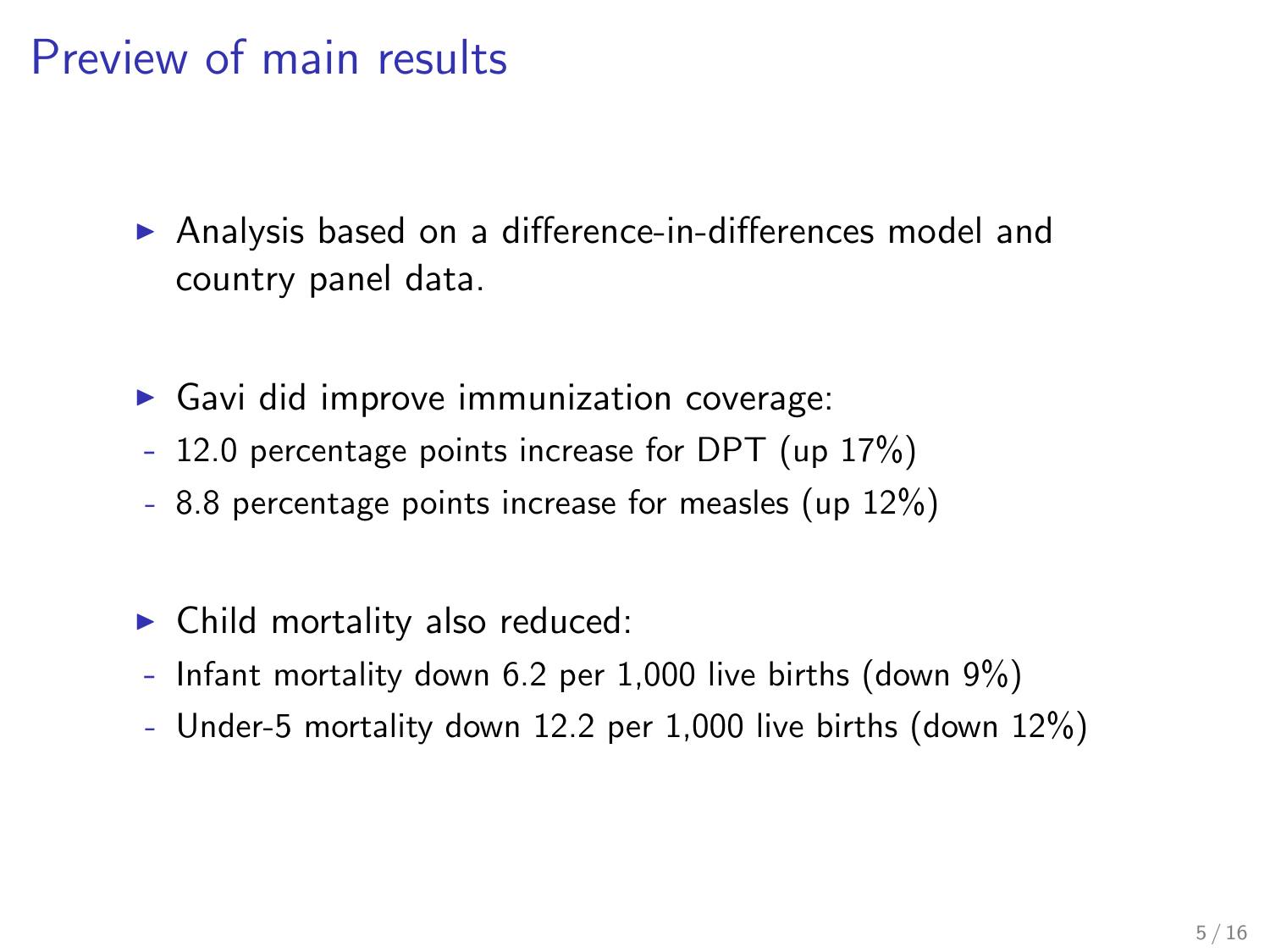## Related literature and contributions

- $\triangleright$  Other studies on Gavi's effectiveness.
- Lu, et al. (Lancet, 2006)
- Dykstra, et al. (JDE, 2019)
- Gavi's own evaluations
- $\triangleright$  DAH effectiveness.
- $\blacktriangleright$  Aid effectiveness more broadly.
- $\blacktriangleright$  Transition and graduation.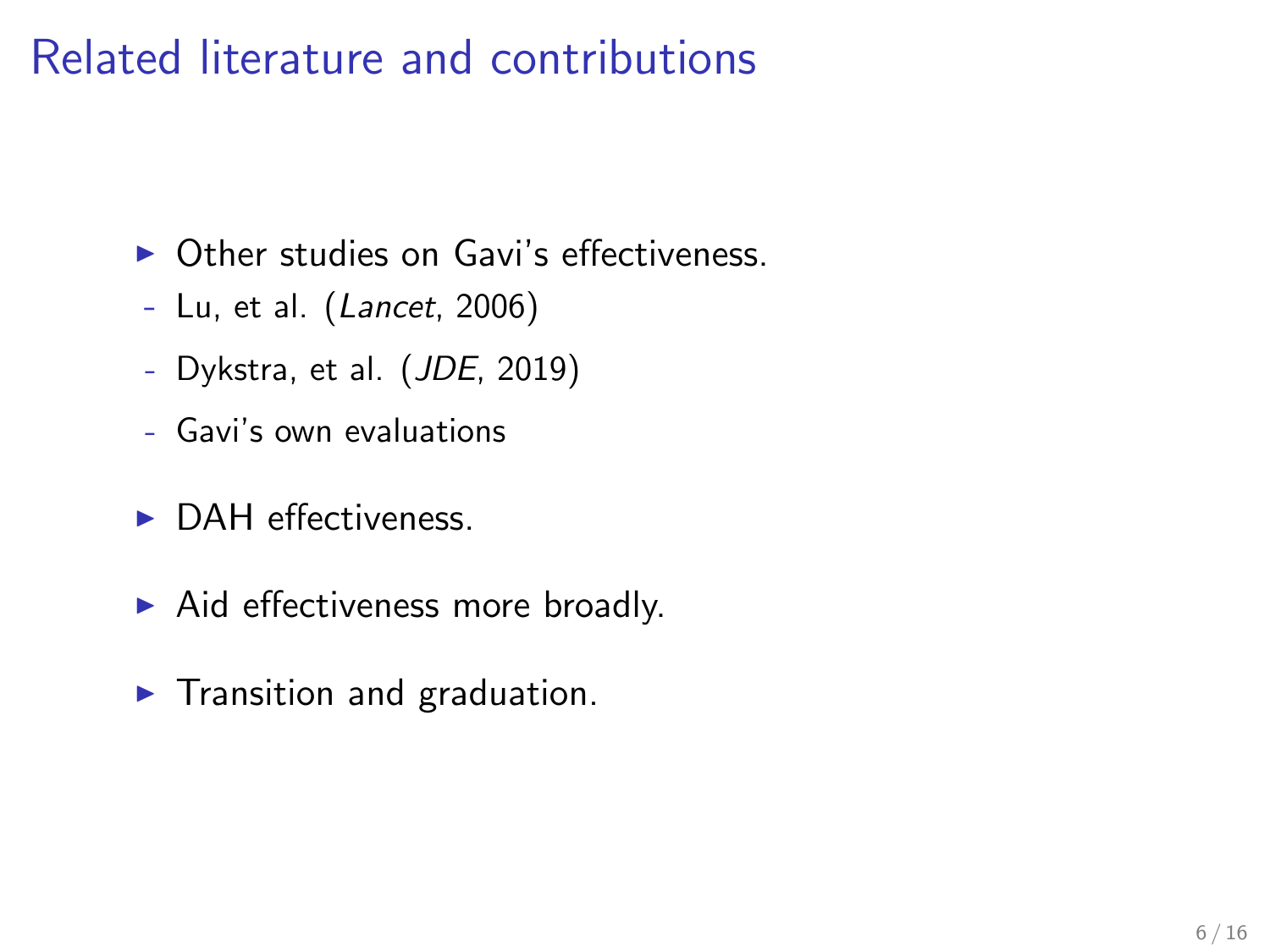#### Dataset and identification strategy

<span id="page-6-0"></span> $\triangleright$  Difference-in-differences ITT model using country panel data.

$$
y_{c,t} = \alpha_c + \delta_t + \beta \cdot D_{c,t} + X'_{c,t} \cdot \gamma + \varepsilon_{c,t} \qquad (1)
$$

- $\triangleright$  Eligibility for support: GNI per capita based. In practice: all LICs and some LMICs.
- ▶ Sample: All LICs and LMICs in 2000 (excluding transition countries in main estimations). [map](#page-17-0)
- $\blacktriangleright$  Time periods: 1995-2016.
- $\blacktriangleright$  Main data sources: Unicef/WHO, WDI.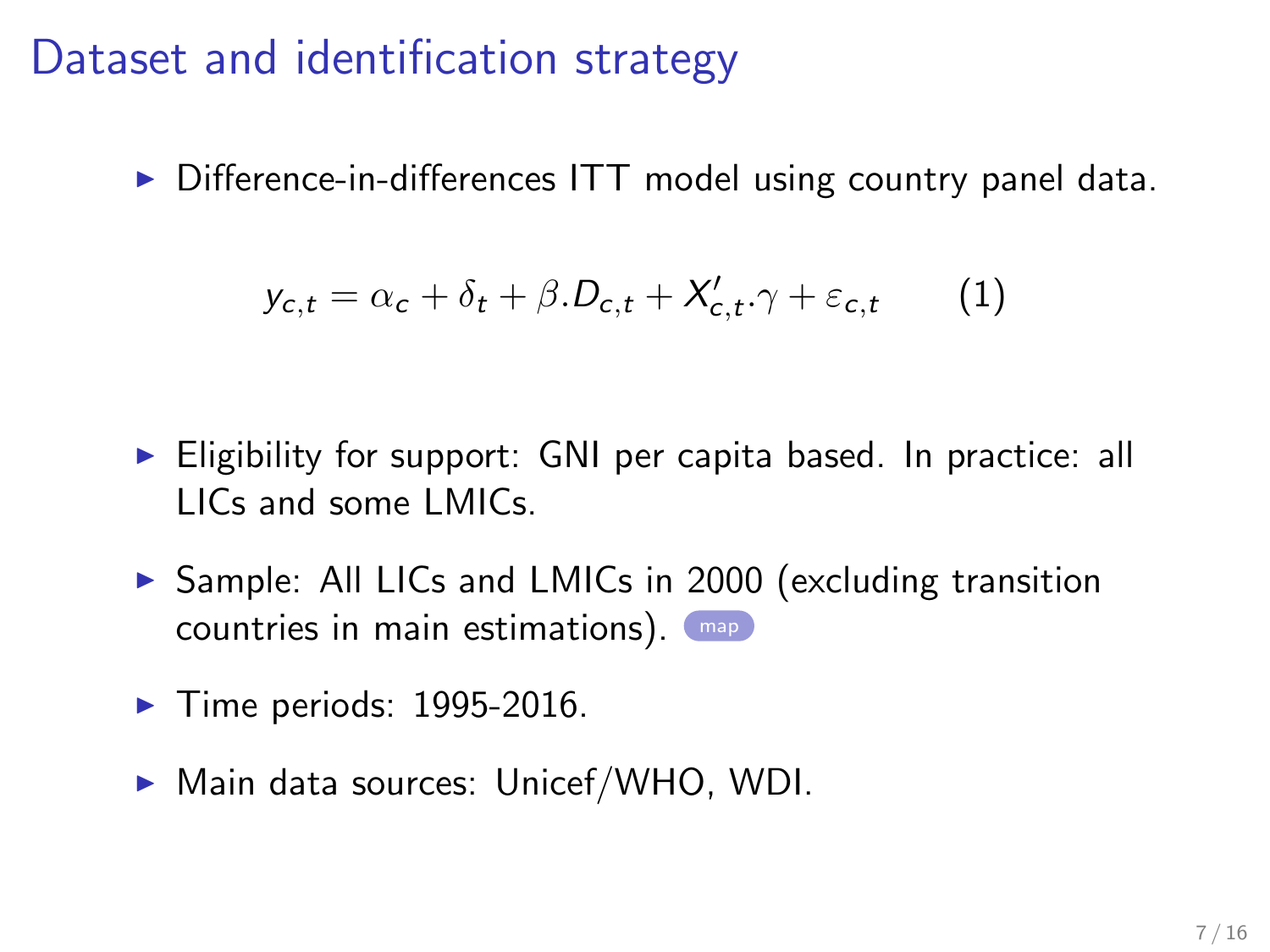## Main results

|                       | $\left( 1\right)$       | (2)                | (3)                     | $\left( 4\right)$    |
|-----------------------|-------------------------|--------------------|-------------------------|----------------------|
|                       | Immunization - DPT      |                    | Immunization - measles  |                      |
|                       | $(\% 12-23$ months old) |                    | $(\% 12-23$ months old) |                      |
| Gavi eligibility      | 12.02***<br>(2.75)      | 11.03***<br>(2.62) | 8.81***<br>(2.63)       | $11.11***$<br>(2.62) |
| Observations          | 1,735                   | 1,714              | 1,735                   | 1,714                |
| Number of countries   | 84                      | 83                 | 84                      | 83                   |
| Adjusted R-squared    | 0.36                    | 0.59               | 0.30                    | 0.62                 |
| Birth cohort weighted | N                       | Y                  | N                       | Y                    |
| Country FE            |                         |                    | Y                       |                      |
| Year FE               |                         | Υ                  | Υ                       |                      |
| Covariates            |                         |                    |                         |                      |

Robust standard errors clustered at country level in parentheses \*\*\* p<0.01, \*\* p<0.05, \* p<0.1

Table 1: Baseline results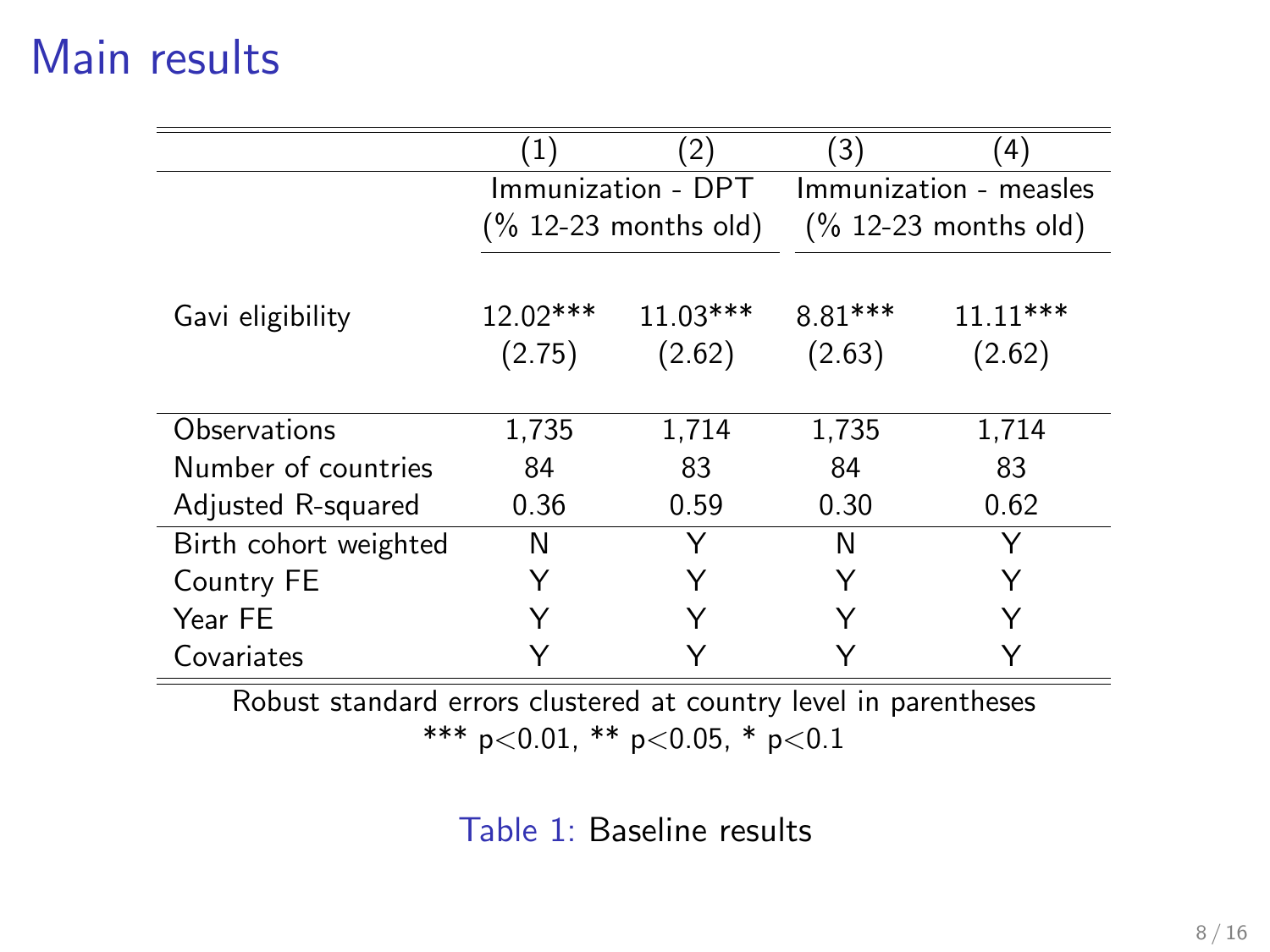### Parallel trends assumption

- $\triangleright$  Primary identification assumption: no time-varying differences in unobservables correlated with treatment.
- $\blacktriangleright$  Granger type of causality test.

$$
y_{c,t} = \alpha_c + \delta_t + \sum_{\tau=2}^5 \beta_{+\tau} D_{t+\tau} + \sum_{\tau=0}^{15} \beta_{-\tau} D_{t-\tau} + X'_{c,t} \cdot \gamma + \varepsilon_{c,t} \quad (2)
$$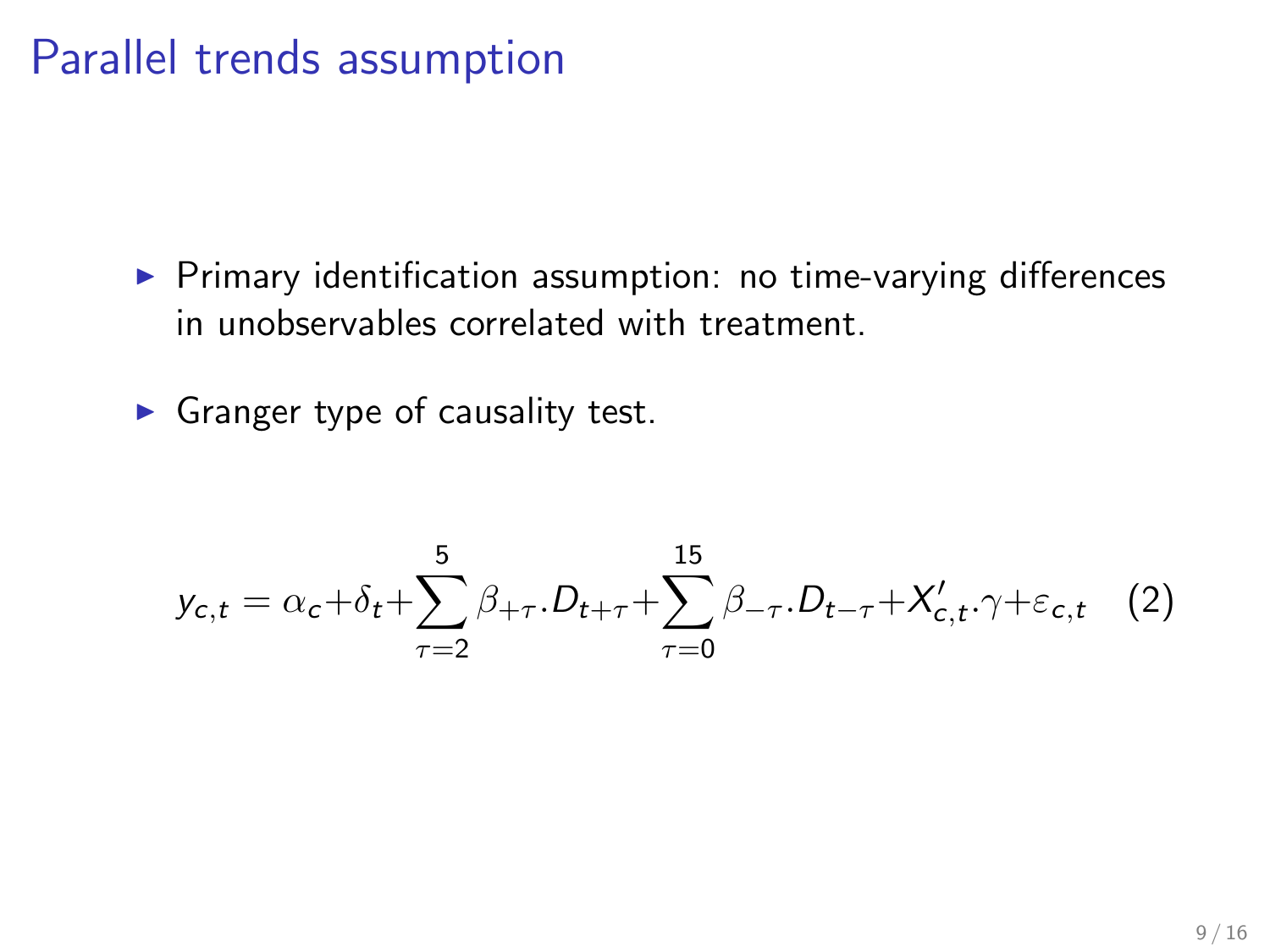### Parallel trends assumption



Figure 2: Leads and lags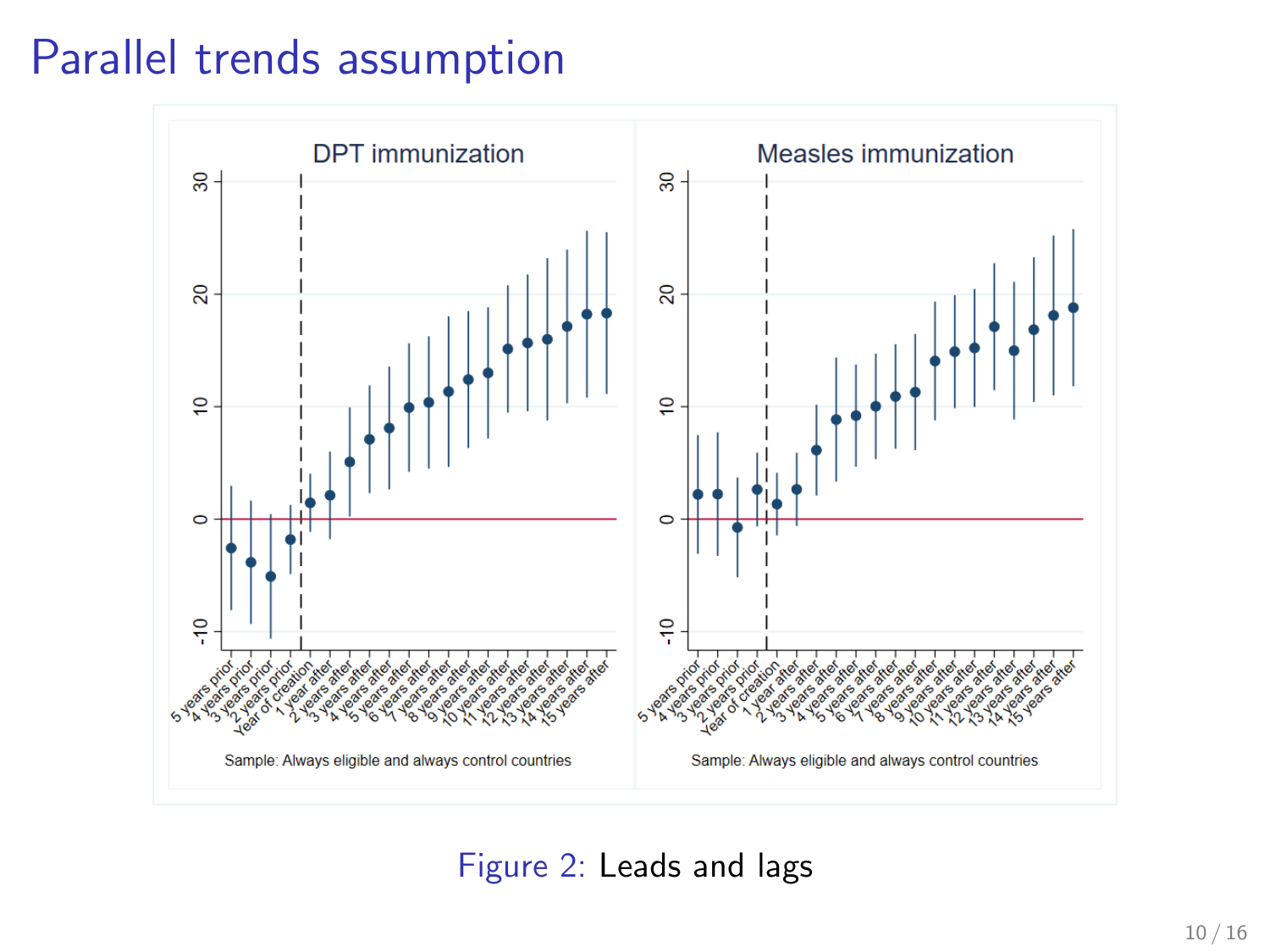## Economic development disparity

|                  | Ί.                                | $\left( 2\right)$                                                                   | [3]                        | (4)                 |  |
|------------------|-----------------------------------|-------------------------------------------------------------------------------------|----------------------------|---------------------|--|
| Sample:          | Richer treatment & poorer control |                                                                                     | 1 log point around cut-off |                     |  |
|                  |                                   | Immunization - DPT Immunization - measles Immunization - DPT Immunization - measles |                            |                     |  |
| Gavi eligibility | 13.88***<br>(4.03)                | $9.76**$<br>(4.01)                                                                  | $5.24***$<br>(1.84)        | $4.59***$<br>(1.67) |  |
| Observations     | 650                               | 650                                                                                 | 1.979                      | 1.979               |  |
| $#$ of countries | 31                                | 31                                                                                  | 95                         | 95                  |  |
| Adj. R-squared   | 0.30                              | 0.19                                                                                | 0.27                       | 0.23                |  |
| Country FE       |                                   |                                                                                     |                            |                     |  |
| Year FE          | ν                                 | v                                                                                   | Υ                          | ν                   |  |
| Covariates       | v                                 | v                                                                                   | ∨                          |                     |  |

Robust standard errors in parentheses clustered at country level

\*\*\* p<0.01, \*\* p<0.05, \* p<0.1

#### Table 2: Alternative samples (1)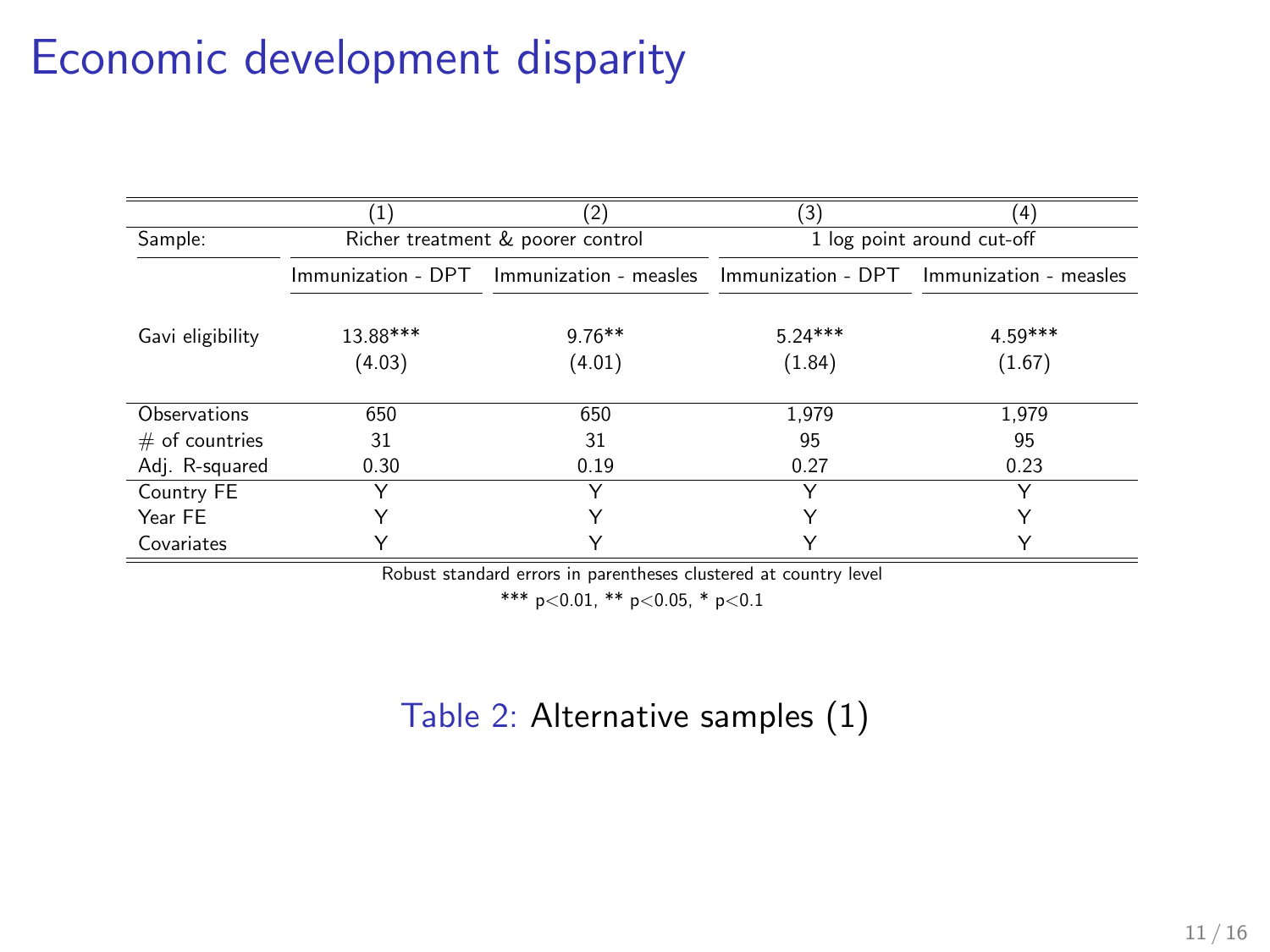## Convergence and ceiling effects

|                  | '1)                              | (2)                                                                                 | 3)                             | (4)                |  |
|------------------|----------------------------------|-------------------------------------------------------------------------------------|--------------------------------|--------------------|--|
| Sample:          | Higher baseline vaccination rate |                                                                                     | Baseline vaccination below 90% |                    |  |
|                  |                                  | Immunization - DPT Immunization - measles Immunization - DPT Immunization - measles |                                |                    |  |
| Gavi eligibility | $7.21***$<br>(2.40)              | $7.31***$<br>(2.42)                                                                 | $11.47***$<br>(3.18)           | $8.81**$<br>(3.34) |  |
|                  |                                  |                                                                                     |                                |                    |  |
| Observations     | 1.224                            | 1.493                                                                               | 1,363                          | 1,342              |  |
| $#$ of countries | 59                               | 72                                                                                  | 66                             | 65                 |  |
| Adj. R-squared   | 0.17                             | 0.20                                                                                | 0.43                           | 0.36               |  |
| Country FE       |                                  |                                                                                     |                                |                    |  |
| Year FE          | v                                | ν                                                                                   | Υ                              | Υ                  |  |
| Covariates       | $\checkmark$                     |                                                                                     | 丷                              | v                  |  |

Robust standard errors in parentheses clustered at country level

\*\*\* p<0.01, \*\* p<0.05, \* p<0.1

#### Table 3: Alternative samples (2)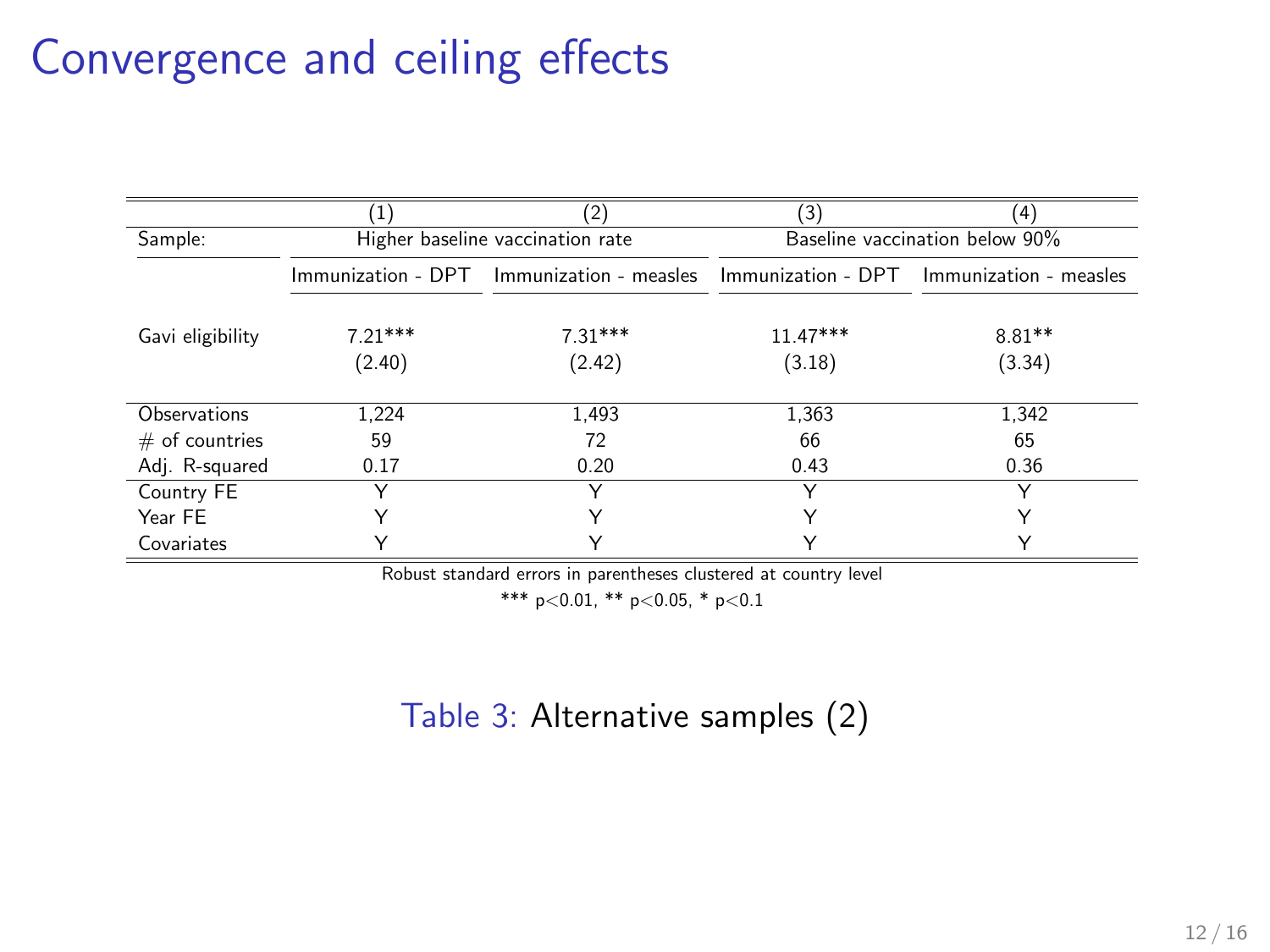### Other robustness tests

- <span id="page-12-0"></span> $\triangleright$  Possible confounders
- Additional covariates
- DAH from other donors
- $\blacktriangleright$  Alternative outcome variables
- Hepatitis B
- DHS data
- $\blacktriangleright$  Falsification tests
- Non-targeted diseases
- Placebo treatment on control countries [→](#page-18-0)

#### $\blacktriangleright$  Sample countries

- Include early and/or late graduate/transition countries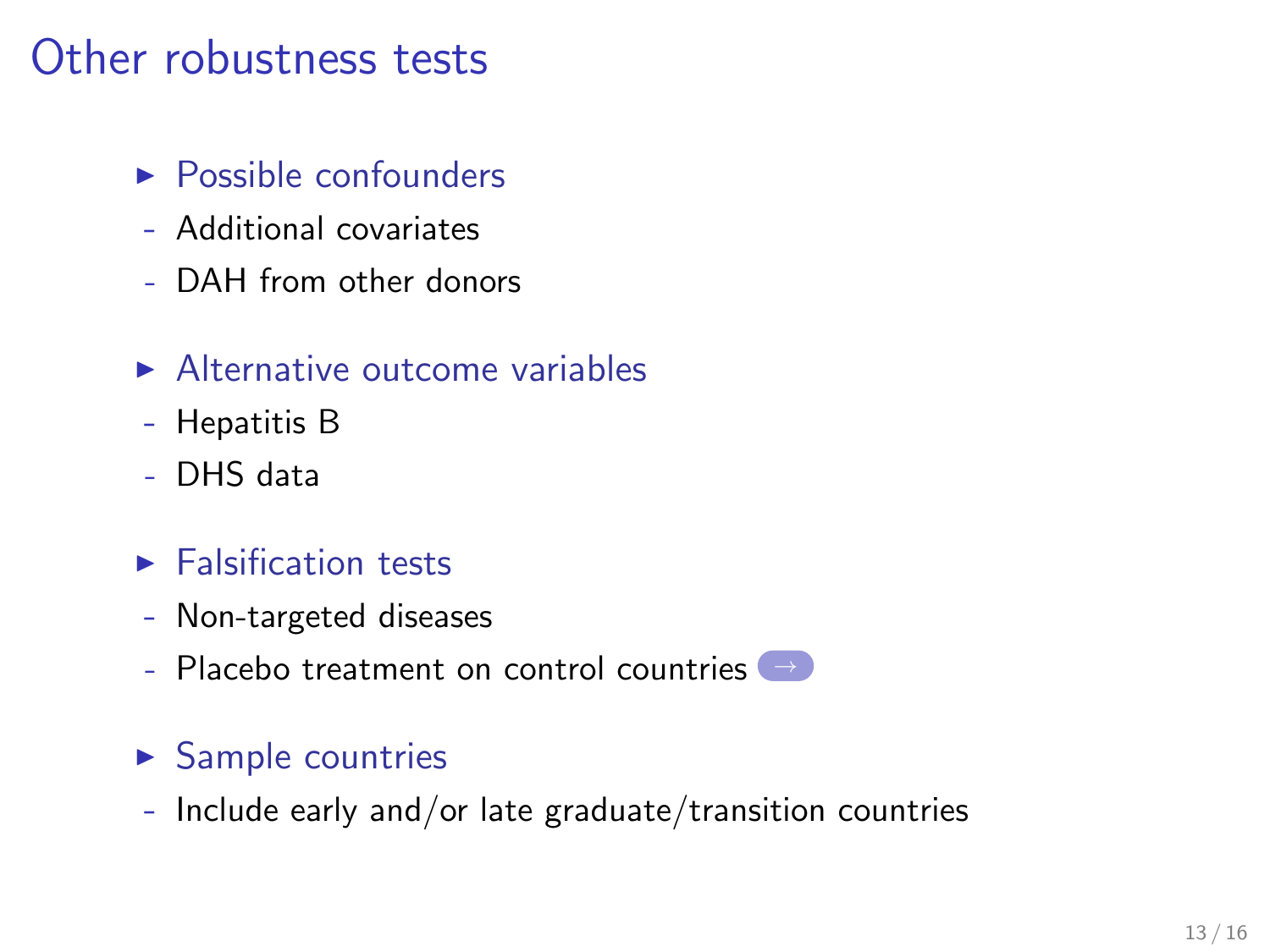## Mortality rates

<span id="page-13-0"></span>

|                       | (1)                         | (2)         | (3)                         | (4)         |
|-----------------------|-----------------------------|-------------|-----------------------------|-------------|
|                       | Infant mortality rate       |             | Under-5 mortality rate      |             |
|                       | $(per 1000 \text{ births})$ |             | $(per 1000 \text{ births})$ |             |
|                       |                             |             |                             |             |
| Gavi eligibility      | $-6.22***$                  | $-11.24***$ | $-12.23***$                 | $-23.64***$ |
|                       | (2.14)                      | (2.54)      | (3.74)                      | (5.07)      |
|                       |                             |             |                             |             |
| Observations          | 1,096                       | 1,086       | 1,096                       | 1,086       |
| Number of countries   | 82                          | 81          | 82                          | 81          |
| Adjusted R-squared    | 0.79                        | 0.91        | 0.78                        | 0.86        |
| Birth cohort weighted | N                           | Y           | N                           |             |
| Country FE            | Υ                           |             | Y                           | Υ           |
| Year FE               |                             |             |                             |             |
| Covariates (full)     |                             |             |                             |             |

Robust standard errors clustered at country level in parentheses

\*\*\* p<0.01, \*\* p<0.05, \* p<0.1

Table 4: Mortality results (1)

[trends](#page-19-0)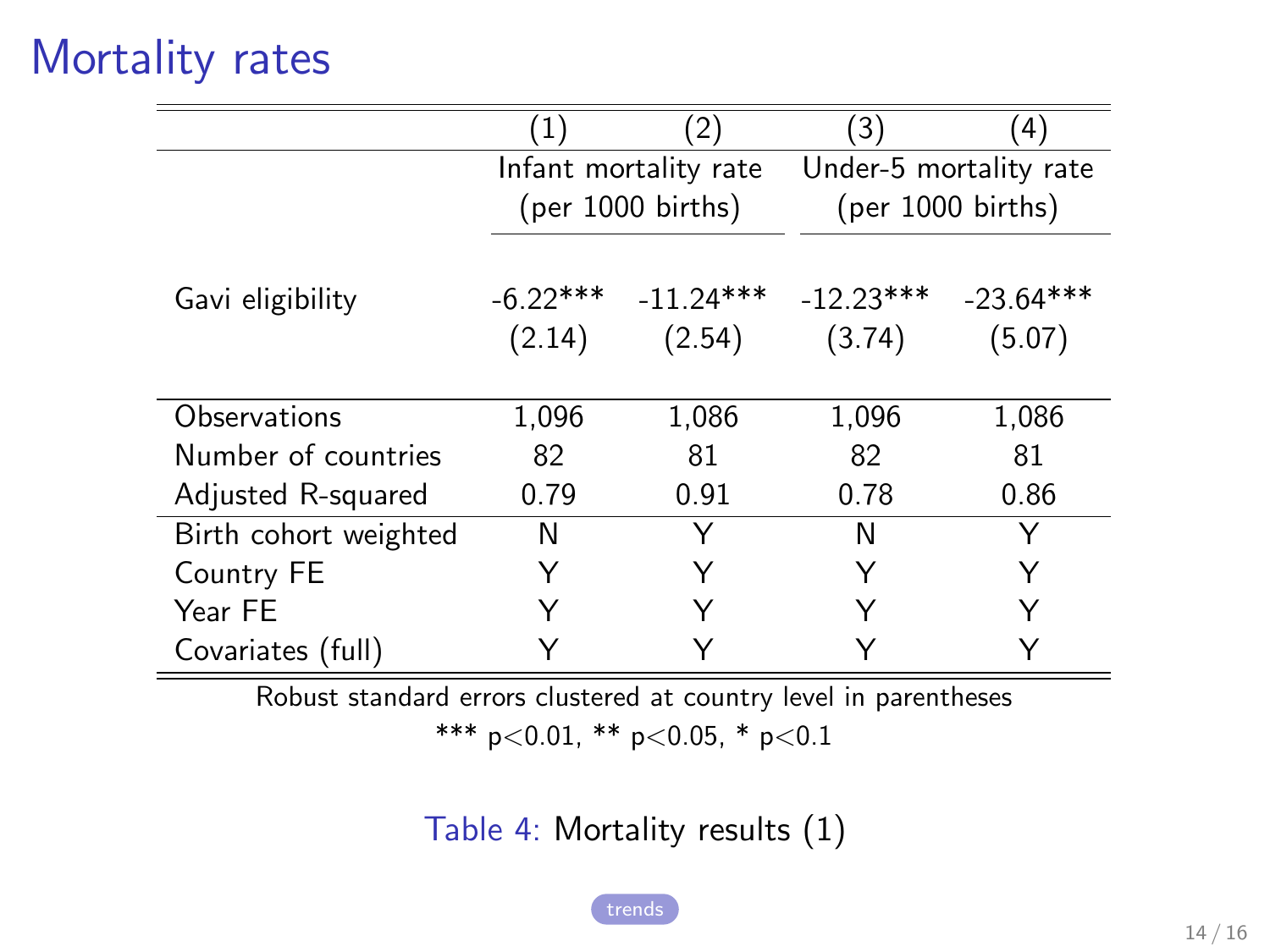## Mortality rates

|                             | $\left(1\right)$ | '2                                           |
|-----------------------------|------------------|----------------------------------------------|
|                             |                  | Infant mortality rate Under-5 mortality rate |
|                             |                  |                                              |
| Gavi disbursements (US\$ m) | $-0.08**$        | $-0.14*$                                     |
|                             | (0.04)           | (0.08)                                       |
|                             |                  |                                              |
| Observations                | 1,823            | 1,823                                        |
| Number of countries         | 84               | 84                                           |
| Adjusted R-squared          | 0.77             | 0.74                                         |
| Country FE                  | ∨                |                                              |
| Year FE                     | Υ                | Υ                                            |
| Covariates                  | ⋎                | Υ                                            |

Robust standard errors in parentheses clustered at country level

\*\*\*  $p<0.01$ , \*\*  $p<0.05$ , \*  $p<0.1$ 

Table 5: Mortality results (2)

- $\triangleright$  Back-of-the-envelope calculations: saving 1 life costs \$118.
- $\triangleright$  SVL more than 500 times  $>$  cost (most conservative).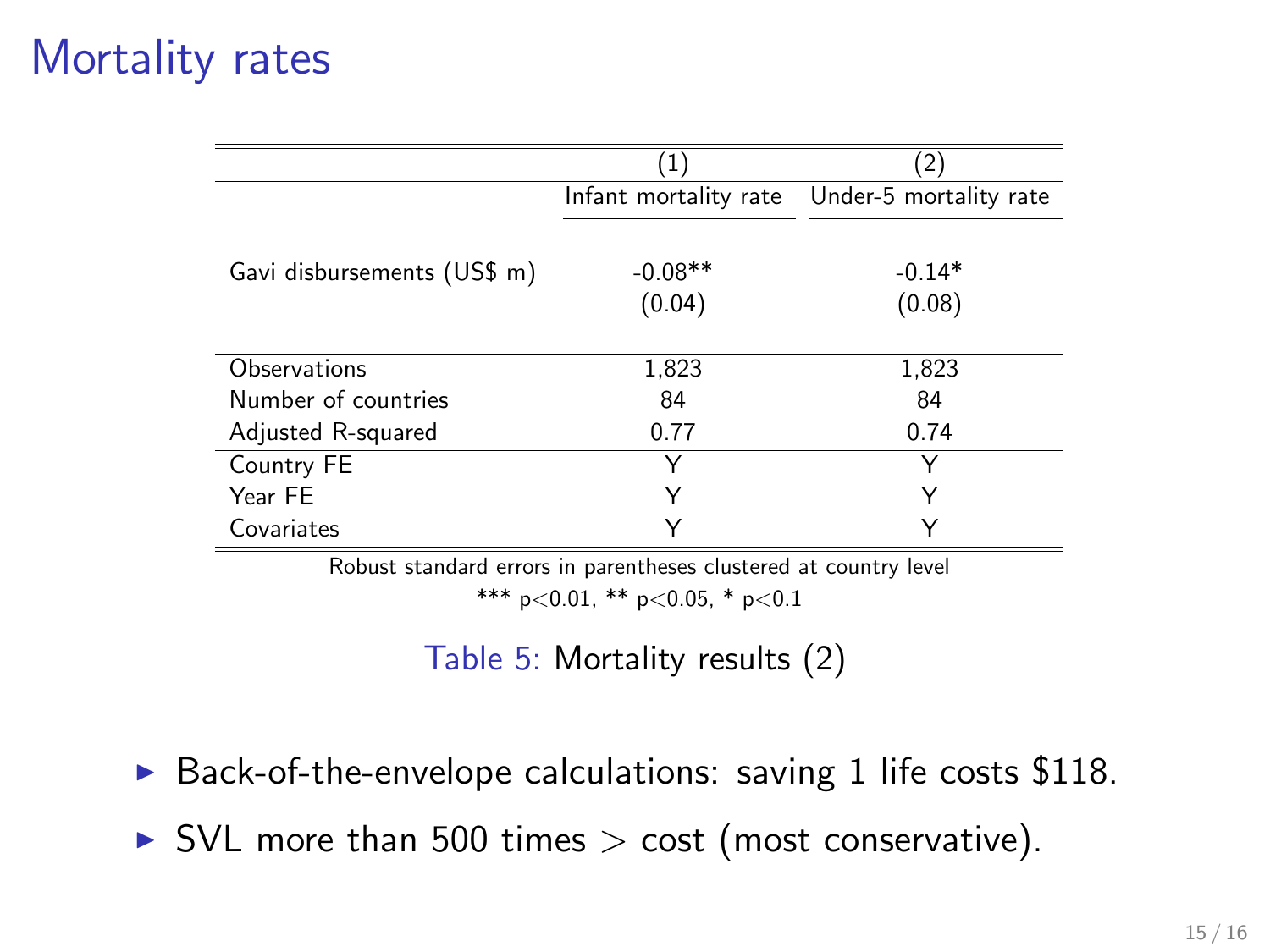## Conclusions

- $\triangleright$  Creation of Gavi had positive impacts on immunization rates and child health outcomes.
- $\blacktriangleright$  Tangible intervention, with immediate, measurable benefits and a global public good aspect.
- $\triangleright$  Cannot say that aid specialization would necessarily work in other areas, e.g. education.
- $\triangleright$  More evidence needed on transition out of Gavi support.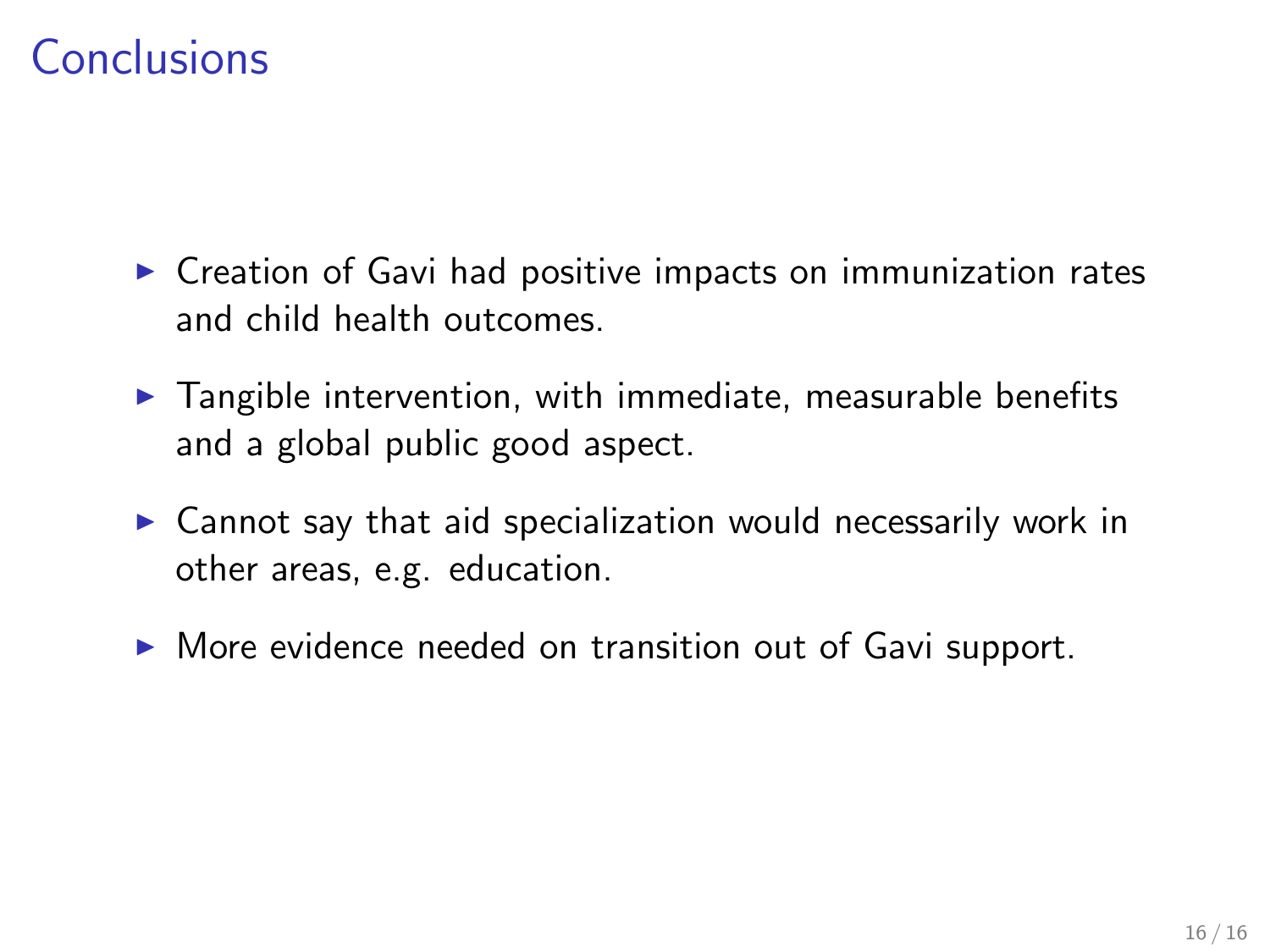Thank you for your attention! All comments welcome (pascal.jaupart@bsg.ox.ac.uk)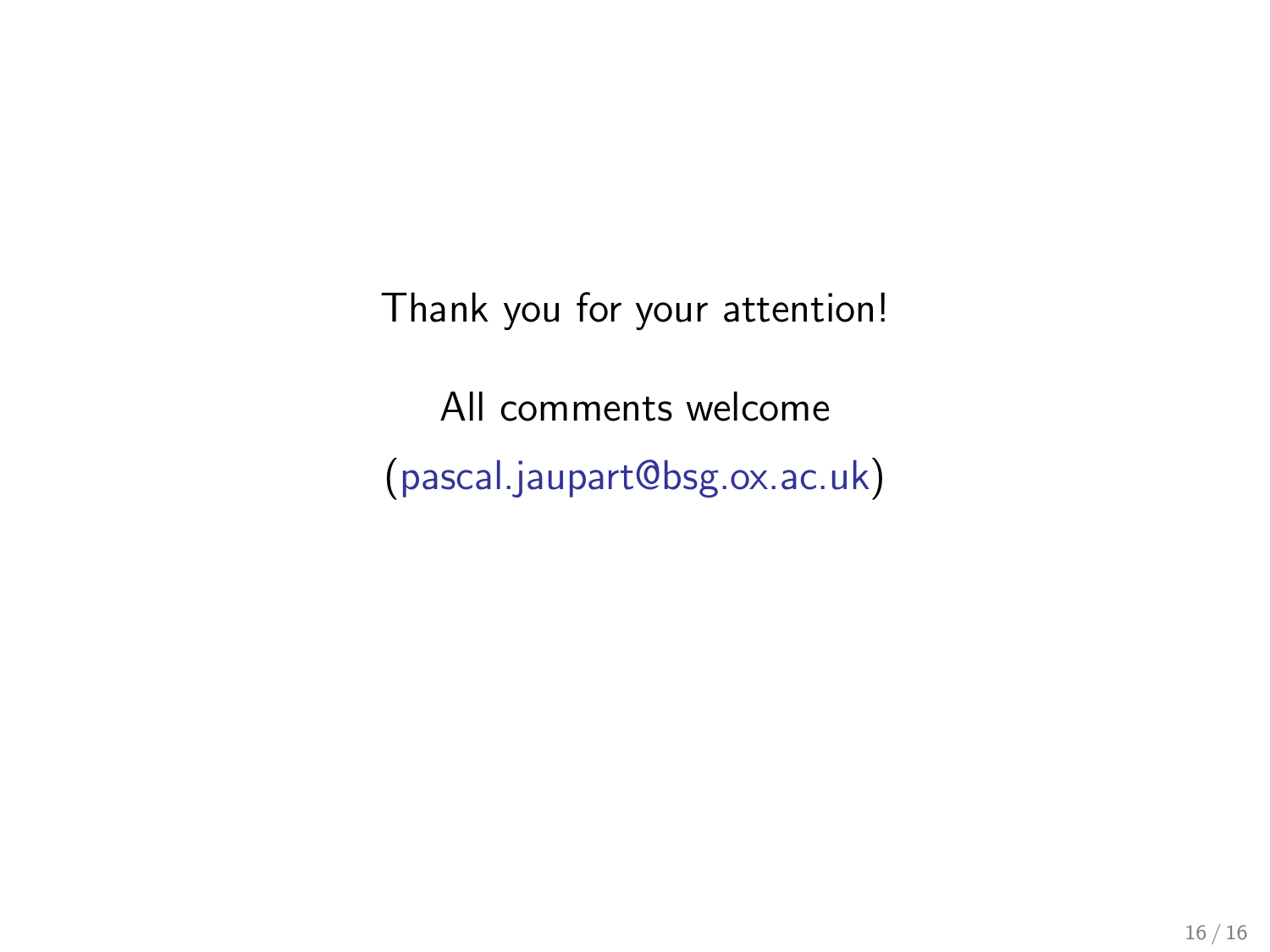### Sample countries

<span id="page-17-0"></span>

Figure 3: Treatment and control country groups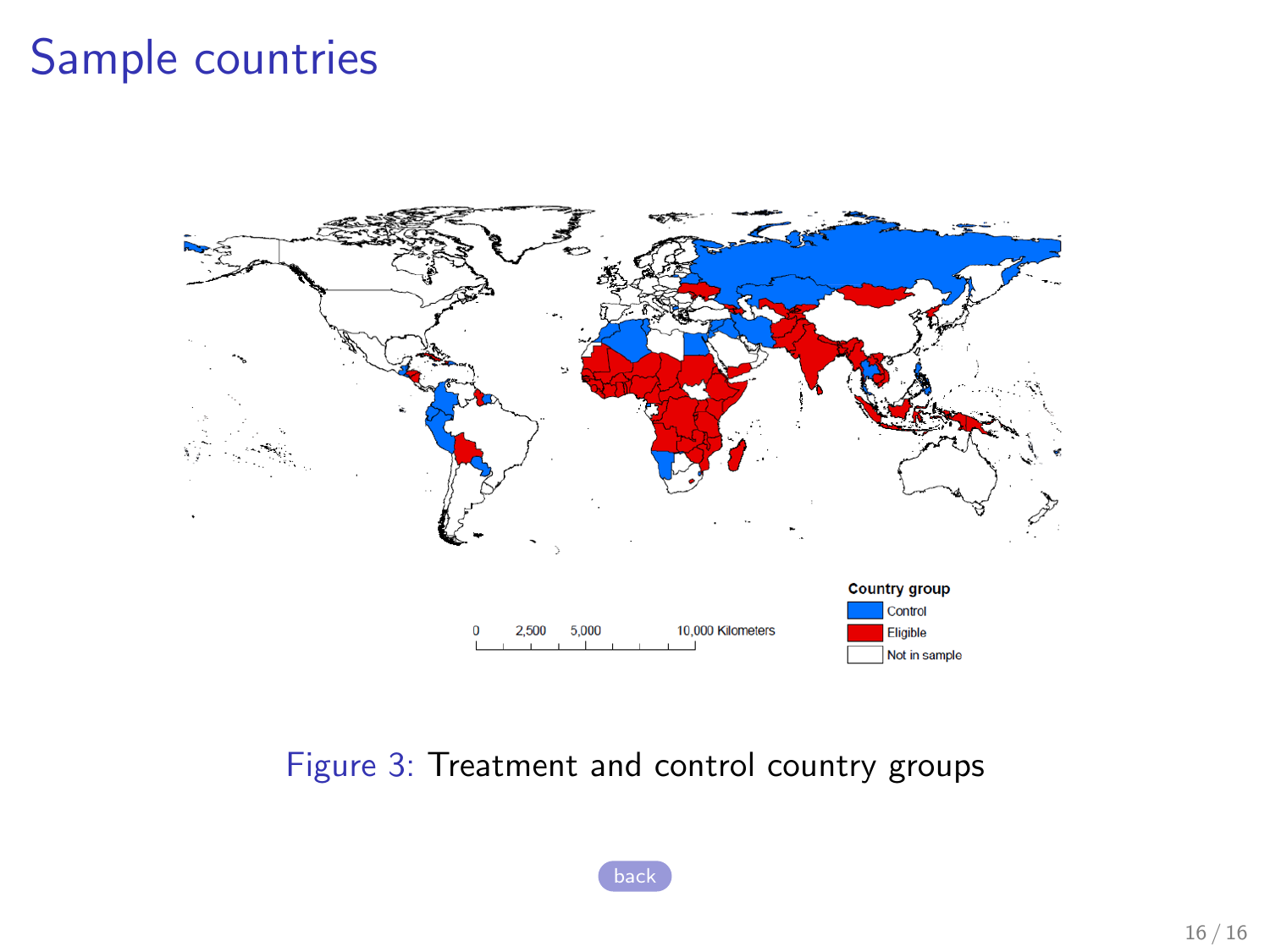## Placebo treatment on control group

<span id="page-18-0"></span>

Figure 4: Estimated placebo coefficient distribution